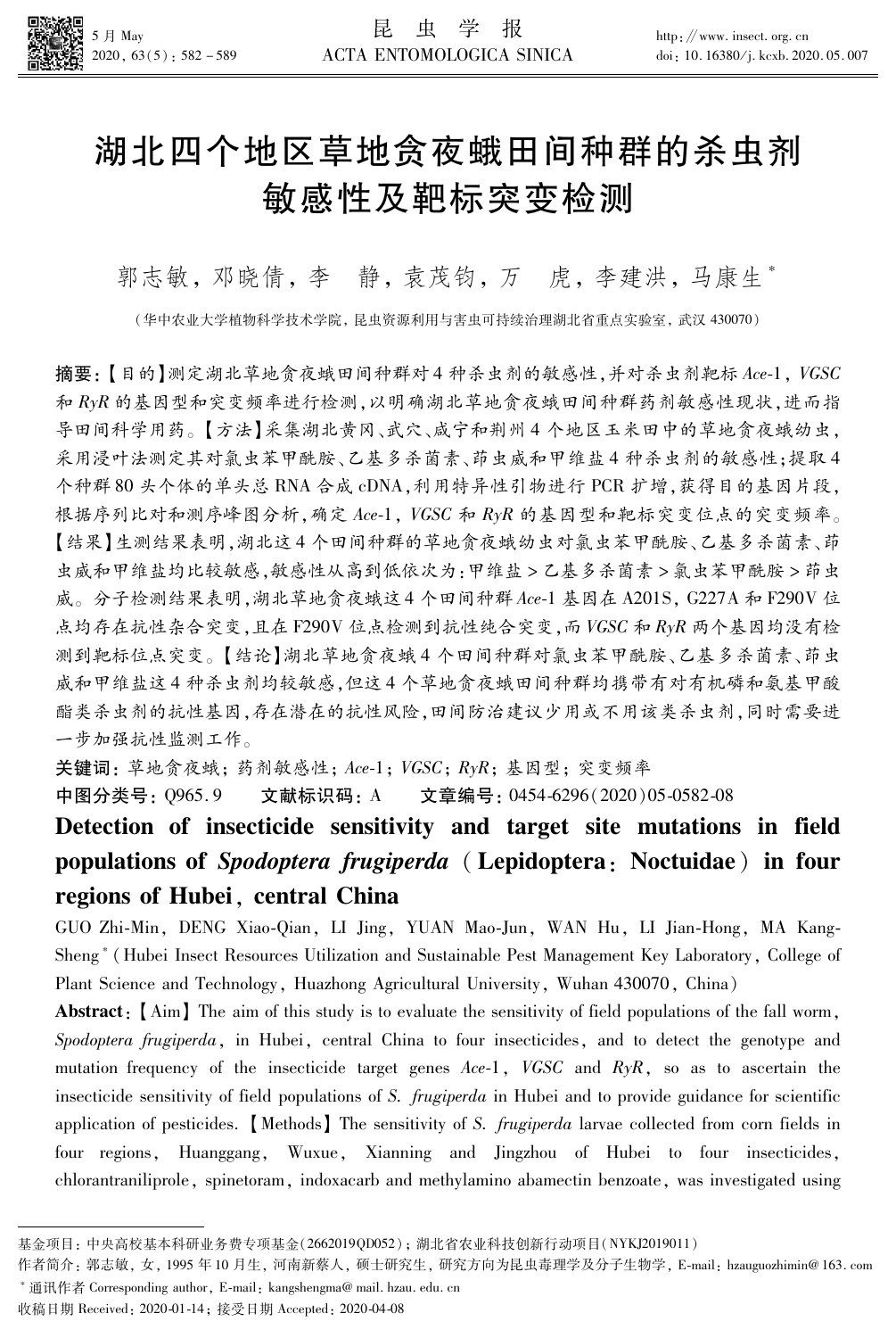a standard leaf-dip bioassay. Eighty larvae from 4 regions were used for total RNA isolation and cDNA synthesis, and the target fragments were amplified by PCR using specific primers. Besides, the genotypes and target site mutation frequencies of Ace-1, VGSC, and  $RyR$  were determined by sequence alignment and sequencing chromatogram peak analysis. [Results] Toxicity assays showed that the four field populations of S. *frugiperda* larvae in Hubei were susceptible to all the tested insecticides, and the sensitivity of these populations to four insecticides was as follows: methylamino abamectin benzoate > spinetoram > chlorantraniliprole > indoxacarb. The sequencing results demonstrated that in the four field populations of S. frugiperda the resistant heterozygote of all three mutations of Ace-1 (A201S, G227A, and F290V) was detected, while the resistant homozygote of F290V was detected. However, no site mutation in VGSC and  $RyR$  was detected in all the tested field populations of S. frugiperda. Conclusion Though the four field populations of S. frugiperda in Hubei are susceptible to the four tested insecticides (chlorantraniliprole, spinetoram, indoxacarb and methylamino abamectin benzoate), these field populations have already carried resistant genes conferring resistance to organophosphorus and carbamate insecticides and possess high resistance risk to these insecticides. Therefore, resistance monitoring needs to be strengthened.

**Key words**: Spodoptera frugiperda; insecticide sensitivity; Ace-1; VGSC;  $R\gamma R$ ; genotype; mutation frequency

草地贪夜蛾 Spodoptera frugiperda 属鳞翅目 (Lepidoptera)夜蛾科(Noctuidae),是一种非常重要 的农业害虫。该虫具有迁飞能力强、繁殖力高、暴发 危害等特点,是联合国粮农组织向全球预警的跨国 界迁飞的重大害虫。草地贪夜蛾可为害玉米、水稻、 小麦等 353 种植物 (Montezano et al., 2018)。草地 贪夜蛾自 2019年1月8号侵入我国云南省普洱市 江城区后,呈快速扩散蔓延趋势。2019年间,全国 共有26个省(市、区)1538个县(区、市)发现草地 贪夜蛾(金涛等, 2020),累计发生面积约113 万 ha, 主要危害玉米(98.1%),危害之重、蔓延之广令人 震惊。

化学农药在病虫害的防治中起着主要作用。在 草地贪夜蛾的防控上,化学农药以其高效、快速的特 点成为防治杀手锏。在草地贪夜蛾的起源地美洲, 主要依赖传统有机磷、氨基甲酸酯和拟除虫菊酯类 杀虫剂对草地贪夜蛾进行控制,但是很快草地贪夜 蛾对这些杀虫剂产生了不同程度的抗药性。1989-1990年,田间抗药性监测表明,美国佛罗里达州北 部地区的草地贪夜蛾种群对氟胺氰菊酯、甲基对硫 磷和西维因分别产生了 216, 271 和 192 倍抗药性 (Yu, 1991), 同样, 中部和南部地区的草地贪夜蛾 种群对上述3种杀虫剂也分别产生了高达264,517 和 507 倍抗性 (Yu, 1992)。随后 Bt 抗虫基因作物 得到广泛应用,然而随着草地贪夜蛾对 Bt 作物不断 产生抗性,导致在南美洲大部分地区仍需要使用大 量杀虫剂对草地贪夜蛾进行防控,其中以使用双酰 胺类、多杀菌素等新型化学杀虫剂为主(Burtet et al., 2017)。但 Gutiérrez-Moreno 等 (2019)报道发 现,波多黎各的草地贪夜蛾田间种群已对双酰胺类 杀虫剂氟虫双酰胺和氯虫苯甲酰胺分别产生了500 倍和160 倍的高水平抗性,对乙基多杀菌素也产生 了14 倍的中等水平抗性,但对甲维盐仍处于低水平 抗性。

草地贪夜蛾对化学杀虫剂的抗药性机制是复杂 且不断进化的,其中代谢抗性和靶标抗性是主要的 抗性机制。乙酰胆碱酯酶 (acetylcholine esterase, AChE) 基因 Ace-1 是有机磷和氨基甲酸酯类杀虫剂 的作用靶标。Carvalho 等(2013)研究发现,与敏感 品系相比,在巴西通过室内选育的草地贪夜蛾毒死 蜱抗性品系的 Ace-1 基因在 A201S, G227A 和 F290V 位点均发生了点突变,这些位点突变在其他 昆虫中已被证实是对有机磷类杀虫剂产生抗性的重 要原因。电压门控钠通道 (voltage-gated sodium channels, VGSC)是拟除虫菊酯类杀虫剂的作用靶 标, VGSC 基因 T929I, L932F 和 L1014F 位点突变被 证实可引起 kdr 抗性,且在小菜蛾 Plutella xylostella 中更可引起 super kdr 抗性。鱼尼丁受体(ryanodine receptor,  $RyR$ ) 是双酰胺类杀虫剂的作用靶标,  $RyR$ 基因点突变最早在小菜蛾中被报道是其对双酰胺类 药剂产生抗性的主要机制,随后在番茄潜叶蛾 Tuta absoluta 和二化螟 Chilo suppressalis 中也有相关报道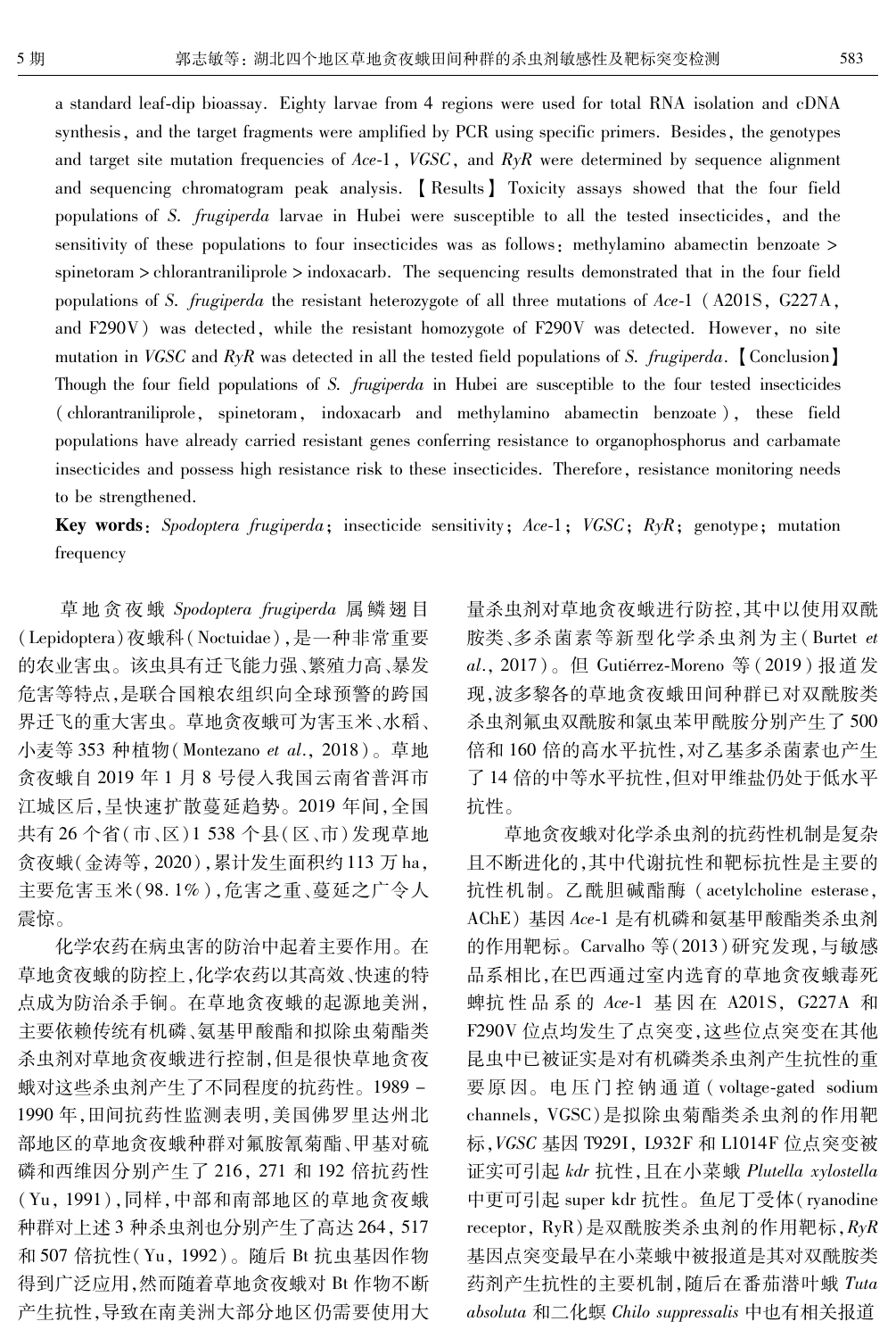(Guo et al., 2014; Roditakis et al., 2015; Yao et al., 2017)。在小菜蛾中, RyR 基因 G4946E 和 I4790M 位点的突变是其对氯虫苯甲酰胺产生抗性的重要机  $\frac{1}{2}$  (Guo et al., 2014; Yan et al., 2014). Boaventura 等(2019)研究表明, RyR 基因 I4743M 和 G4891E 位 点的突变是草地贪夜蛾对双酰胺类药剂产生抗性的 主要机制。

尽管国外已报道草地贪夜蛾对有机磷类、氨基 甲酸酯类、拟除虫菊酯类以及一些新型化学杀虫剂 都产生了不同程度的抗性,但是由于草地贪夜蛾刚 入侵我国,其对常见防治药剂的敏感性水平尚不知 晓。因此,为明确湖北草地贪夜蛾田间种群的药剂 敏感性现状,本研究根据农业农村部《农药管理条 例》推荐的25种用于应急防控草地贪夜蛾的药剂 (农业农村部, 2019), 选择了湖北省草地贪夜蛾防 治的4种主打药剂,对湖北草地贪夜蛾田间种群对 这4种杀电剂的敏感性进行测定,并利用分子检测 方法对有机磷类、氨基甲酸酯类、拟除虫菊酯类和双 酰胺类药剂的作用靶标 Ace-1, VGSC 和 RyR 的点突 变进行检测。研究结果可为湖北草地贪夜夜蛾防治 药剂的选择提供参考,并对全国草地贪夜蛾的科学 防控具有重要现实意义。

#### 材料与方法 1

#### 1.1 供试昆虫

草地贪夜蛾田间种群分别采自湖北省黄冈市、 武穴市、咸宁市和荆州市,具体采样信息见表1。田 间种群采集后带回实验室,经室内形态检查确定为 草地贪夜蛾后,使用人工饲料饲养,选取第1代繁殖 孵化后代的3龄初幼虫作为室内生物测定试验虫 源。人工饲料主要成分为黄豆粉、玉米粉和酵母粉 等。羽化后的成虫饲养在长×宽×高=30 cm×30 cm × 30 cm 的养电笼内, 成电用 10% 的蜂蜜水补充 营养。

|  | in four regions of Hubei Province, central China |                                                                             |
|--|--------------------------------------------------|-----------------------------------------------------------------------------|
|  |                                                  | Table 1 Sampling data of Spodoptera frugiperda populations from corn fields |
|  | 湖北省4个地区玉米田草地贪夜蛾田间种群采集信息                          |                                                                             |

| 采样地区<br>Sampled regions | 经纬度<br>Latitude and longitude                | 采集时间(年-月-日)<br>Collection date (year-month-day) | 样本虫态<br>Developmental stage of samples |
|-------------------------|----------------------------------------------|-------------------------------------------------|----------------------------------------|
| 武穴 Wuxue                | $115.55\textdegree$ E, 29.85 $\textdegree$ N | 2019-7-14                                       | 3-4 龄幼虫 3rd-4th instar larva           |
|                         |                                              |                                                 |                                        |
| 荆州 Jingzhou             | 112.23 $^{\circ}$ E, 30.33 $^{\circ}$ N      | $2019 - 8 - 3$                                  | 5-6 龄幼虫 5th-6th instar larva           |
| 咸宁 Xianning             | 113.90 $^{\circ}$ E, 29.98 $^{\circ}$ N      | 2019-9-12                                       | 4-6 龄幼虫 4th - 6th instar larva         |
| 黄冈 Huanggang            | 114.88 $^{\circ}$ E, 30.43 $^{\circ}$ N      | 2019-9-17                                       | 3-6 龄幼虫 3rd-6th instar larva           |

# 1.2 供试药剂

60 g/L 乙基多杀菌素悬浮剂 (spinetoram SC) (美国陶氏益农公司);95% 甲维盐 (methylamino abamectin benzoate)原药(内蒙古嘉宝仕生物科技股 份有限公司); 98% 氯虫苯甲酰胺 (chlorantraniliprole)原药(山东潍坊润丰化工股份有 限公司):95% 茚虫威(indoxacarb)原药(湖北威德 刊化学科技有限公司)。

## 1.3 生物测定方法

参照 NY/T 1154.14-2008,采用浸叶法进行生 物测定。原药用丙酮与 N-N 二甲基甲酰胺的混合 溶剂(1:4, v/v)配制成母液,随后用含 0.1% (v/v) Triton X-100 的蒸馏水稀释 6~7 个浓度梯度。以含 0.1% (v/v) Triton X-100 的蒸馏水作对照。取幼嫩 的玉米叶,经过清洗晾干后,剪成8~9 cm 叶段,浸 渍药液中漂洗 10 s 后取出, 每个药液浸 24 段, 在室 内干燥通风环境晾干后,每段平均分为3小段,置于 底层铺有2 mL 2% 琼脂凝胶的 12 孔细胞培养板中,

每孔2~3小段。挑选体表圆润,行为活泼的经过 4 h饥饿处理的3龄初幼虫,投入十二孔板,每孔 1头,使用两层宣纸封口并盖上培养板盖。将12孔 板置于 25 ±1℃、相对湿度 60%、光周期 16L: 8D 的 人工气候箱饲养。每处理重复3次。根据药剂作用 特点于 24 h 检查乙基多杀菌素和氯虫苯甲酰胺结 果,48 h 检查茚虫威和甲维盐结果,统计死亡率。 试虫死亡判断标准:使用毛笔尖轻触虫体,不能正常 爬行视为死亡。对照组死亡率在10%以下为有效 试验。乙基多杀菌素制剂使用清水稀释,设置清水 作为对照。

#### 1.4 总 RNA 提取及反转录

用 RNAiso Plus 试剂盒(大连宝生物,大连)提 取单头 3 龄草地贪夜蛾幼虫总 RNA,用 NanoPhotometer 超微量分光光度计(IMPLEN, 德 国)检测 RNA 的纯度及浓度,并用1%琼脂糖凝胶 电泳检测提取 RNA 的完整性。

检测合格的总 RNA 用 PrimeScript™ RT Reagent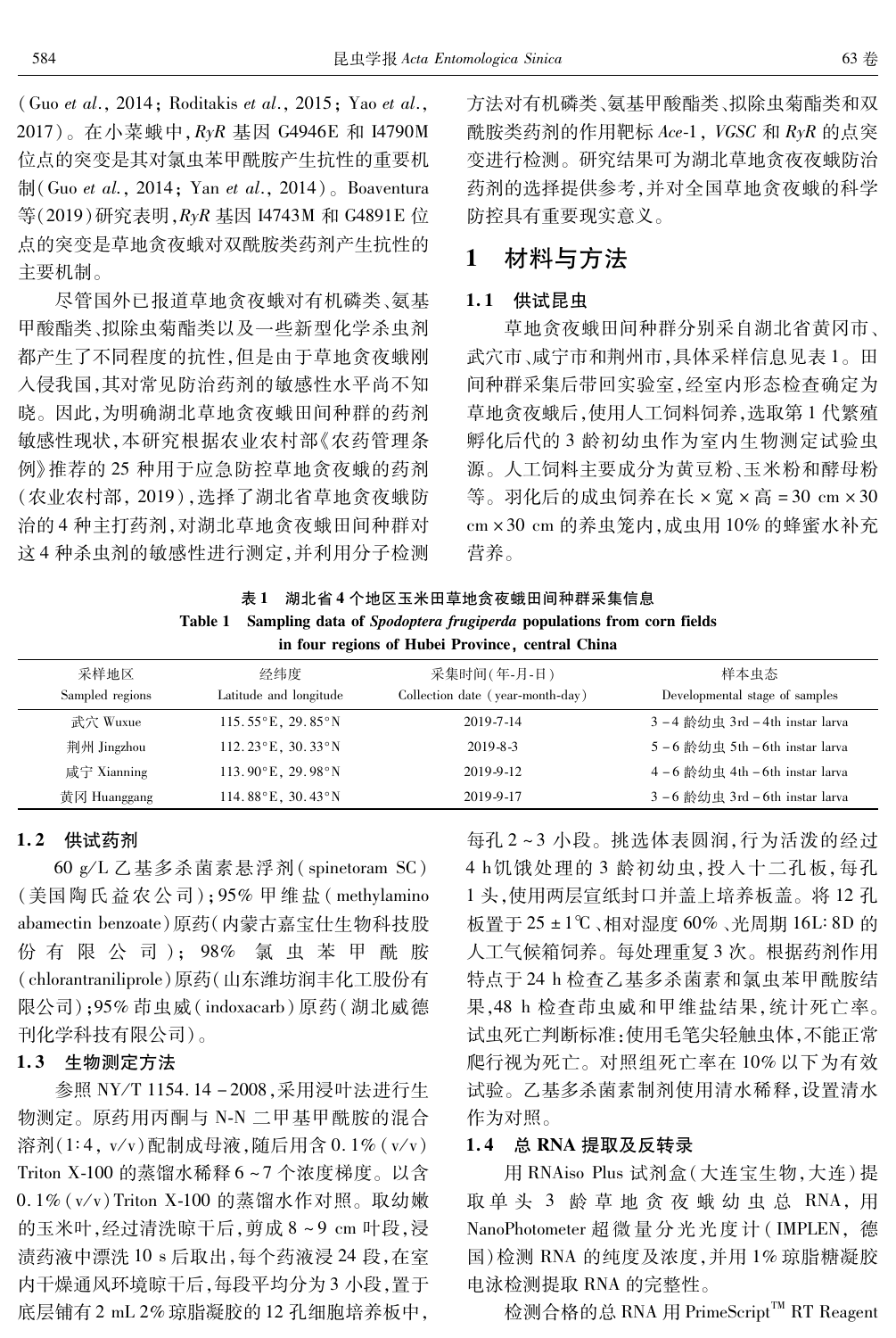Kit with gDNA Eraser (Perfect Real Time) 反转录试剂 盒(大连宝生物,大连)反转录为 cDNA, 置于-20℃ 冰箱保存备用。

#### 1.5 靶标位点突变检测

根据报道的引物序列, 扩增草地贪夜蛾 Ace-1 基因 (GenBank 登录号: KC435023) 和 RyR 基因 (GenBank 登录号: MK805909.1)片段,并检测其靶 标位点突变情况 (Carvalho et al., 2013; Boaventura et al., 2019); 利用 Primer Premier 5 软件设计针对草 地贪夜蛾 VGSC 基因(GenBank 登录号: KC435025) 位点突变的特异性引物,扩增 VGSC 基因片段检测 其靶标位点突变情况。共检测草地贪夜蛾 80头。 引物序列见表 2。

#### 表 2 靶标位点突变检测引物序列 Table 2 Primer sequences for detecting target cite mutations

|                  | ме шишины                   |                    |
|------------------|-----------------------------|--------------------|
| 引物               | 引物序列(5'-3')                 | 参考文献               |
| Primers          | Primer sequences            | References         |
| $Sf-Ace-1-F$     | TAAGAACGCTGCTGTCATGC        | Carvalho et al.,   |
| $Sf-Ace-1-R$     | <b>TGGCCTGTCTTCCAACATCA</b> | 2013               |
| Sf-G4946-F       | <b>GTGATGGGCAACTTCAAC</b>   |                    |
| Sf-G4946-R       | TTTTCCGTTATGCGTGAC          | Boaventura et al., |
| Sf-I4790-F       | CGAGGACTTCTTCTACATGG        | 2019               |
| Sf-I4790-R       | <b>AATTTACGGGCAATCTCC</b>   |                    |
| <b>Sf-VGSC-F</b> | TCAGTGTTGCGTTCCTTTCG        | 本研究                |
| <b>Sf-VGSC-R</b> | TCTGTGCCGAGTTCCAGTTC        | This study         |
|                  |                             |                    |

以单头幼虫 cDNA 为模板,进行 PCR 扩增,反 应体系(20 μL): 2 × 高保真 DNA 聚合酶 10 μL, ddH<sub>2</sub>O 7 μL, 正反向引物各 1 μL, cDNA 模板 1 µL。PCR 反应条件: 95℃预变性 3 min; 95℃ 30 s, 55℃ 30 s, 72℃ 40 s, 35个循环;最后72℃延伸10 min。PCR 产物由1%琼脂糖凝胶电泳检测,条带正 确的 PCR 产物送北京擎科生物公司测序。

## 1.6 数据分析

使用 POLO Plus 2.0 软件处理生测数据。使用 Chromas 2.31 软件对测序峰图进行分析, 核对 Ace-1, VGSC 和 RyR 编码蛋白在上述位置对应核苷酸是 否发生点突变。用 Excel 记录统计每个幼虫个体的 基因型以及每个种群的突变频率。靶标基因突变频 率% = [(抗性纯合子个体数/检测总数) + (抗性杂 合子个体数/检测总数/2)]×100%。

#### $\overline{2}$ 结果

## 2.1 生物测定结果

4 种杀虫剂对采自湖北黄冈、武穴、咸宁和荆州 4个地区草地贪夜蛾3龄初幼虫的室内毒力测定结 果见表3。结果表明,这4个种群对氯虫苯甲酰胺、 乙基多杀菌素、甲维盐都较为敏感,其中对甲维盐最 敏感, LC<sub>so</sub>值为 0.004~0.014 mg/L; 其次是对乙基 多杀菌素, LC<sub>50</sub>值为 0.044~0.184 mg/L。对湖北 4

表 3 4 种杀虫剂对湖北草地贪夜蛾田间种群 3 龄初幼虫的毒力

|  | Table 3 Toxicity of four insecticides to the early 3rd instar larvae of field populations of Spodoptera frugiperda in Hubei |  |  |  |
|--|-----------------------------------------------------------------------------------------------------------------------------|--|--|--|
|  |                                                                                                                             |  |  |  |

| 种群           | 杀虫剂                                | 斜率±标准误            | $LC_{50}$ (95% CL)           | 卡方值      | 自由度            |
|--------------|------------------------------------|-------------------|------------------------------|----------|----------------|
| Population   | Insecticide                        | $Slope \pm SE$    | (mg/L)                       | $\chi^2$ | df             |
| 武穴 Wuxue     | 乙基多杀菌素 Spinetoram                  | $1.182 \pm 0.193$ | $0.184(0.099 - 0.293)$       | 5.315    | 3              |
|              | 氯虫苯甲酰胺 Chlorantraniliprole         | $0.518 \pm 0.103$ | $10.180(4.317 - 30.965)$     | 1.539    | 3              |
|              | 茚虫威 Indoxacarb                     | $1.624 \pm 0.200$ | $8.635(5.844 - 12.530)$      | 6.717    | 3              |
|              | 甲维盐 Methylamino abamectin benzoate | $2.942 \pm 0.635$ | $0.014$ $(0.008 - 0.020)$    | 1.388    | $\overline{4}$ |
| 咸宁 Xianning  | 乙基多杀菌素 Spinetoram                  | $1.760 \pm 0.262$ | $0.122(0.058 - 0.196)$       | 2.531    | $\overline{4}$ |
|              | 氯虫苯甲酰胺 Chlorantraniliprole         | $0.637 \pm 0.133$ | $28.907$ $(11.977 - 75.327)$ | 2.418    | 3              |
|              | 茚虫威 Indoxacarb                     | $1.359 \pm 0.223$ | $19.813$ $(12.779 - 31.784)$ | 5.544    | 4              |
|              | 甲维盐 Methylamino abamectin benzoate | $1.914 \pm 0.276$ | $0.004$ $(0.003 - 0.006)$    | 1.476    | 4              |
| 黄冈 Huanggang | 乙基多杀菌素 Spinetoram                  | $1.182 \pm 0.193$ | $0.044$ $(0.018 - 0.077)$    | 10.633   | 5              |
|              | 氯虫苯甲酰胺 Chlorantraniliprole         | $1.075 \pm 0.124$ | $9.651(5.545 - 15.651)$      | 7.177    | 5              |
|              | 茚虫威 Indoxacarb                     | $1.307 \pm 0.308$ | $135.824$ (70.955 - 587.352) | 2.475    | 3              |
|              | 甲维盐 Methylamino abamectin benzoate | $1.088 \pm 0.154$ | $0.004$ $(0.002 - 0.006)$    | 5.778    | $\overline{4}$ |
| 荆州 Jingzhou  | 乙基多杀菌素 Spinetoram                  | $2.215 \pm 0.283$ | $0.128(0.097 - 0.173)$       | 2.350    | 5              |
|              | 氯虫苯甲酰胺 Chlorantraniliprole         | $0.817 \pm 0.110$ | $12.231(6.647 - 22.934)$     | 3.396    | 4              |
|              | 茚虫威 Indoxacarb                     | $1.137 \pm 0.147$ | $13.702$ $(7.441 - 25.531)$  | 2.732    | 3              |
|              | 甲维盐 Methylamino abamectin benzoate | $2.875 \pm 0.508$ | $0.009$ $(0.007 - 0.012)$    | 6.924    | 5              |

CL: 置信限 Confidence limit. 选用饥饿4 h 的3 龄初幼虫,杀虫剂处理24 h(乙基多杀菌素和氯虫苯甲酰胺)或48 h(茚虫威和甲维盐)后检测 死亡率。The early 3rd instar larvae subjected to starvation for 4 h were treated with insecticides, and the mortality rate was determined at 24 h (spinetoram and chlorantraniliprole) or 48 h (indoxacarb and methylamino abamectin benzoate) post treatment.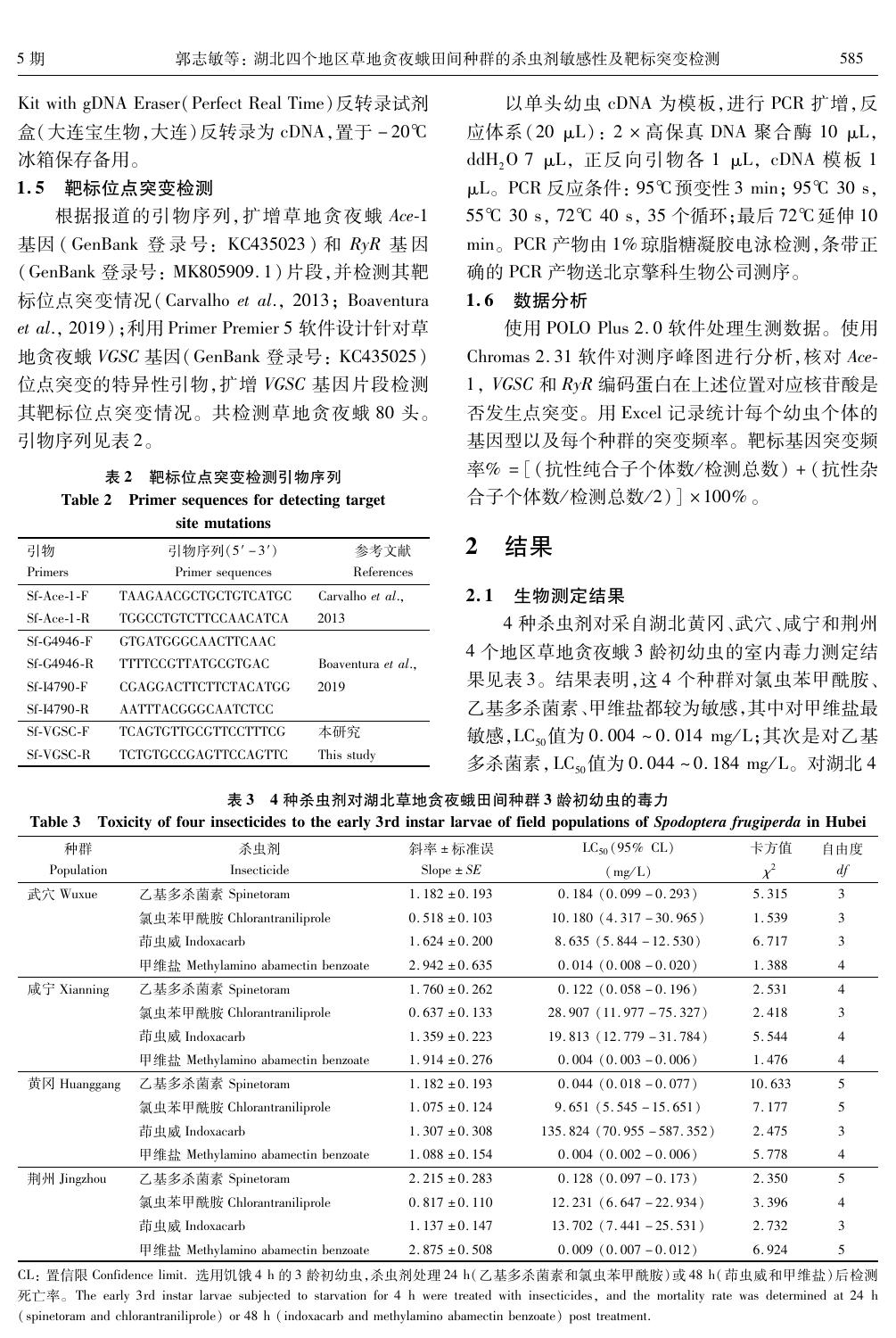个种群氯虫苯甲酰胺的 LC<sub>so</sub>值为 9.651~28.907 mg/L.表现出较好的毒力效果。在这 4 种药剂中, 茚虫威毒力效果较差, LC<sub>s0</sub>值为 8.635~135.824 mg/L,其中武穴种群对茚虫威较为敏感,LC,。值为 8.635 mg/L;茚虫威对黄冈种群表现出较差的毒力 效果, LC<sub>50</sub>值为 135.824 mg/L。

#### 2.2 Ace-1 基因型和突变频率分析

通过对 Ace-1 基因 PCR 扩增和测序共检测湖北 4个田间种群80头幼虫,通过序列比对和峰图分析 发现, Ace-1 基因中与有机磷抗性相关的 3 个突变位 点(A201S, G227A 和 F290V)在湖北草地贪夜蛾田 间种群中均能检测到,且 F290V 位点能够检测到抗

性纯合突变(图1)。突变频率分析表明, A201S 和 G227A 位点只发生了抗性杂合突变, 目发生频率较 低,突变频率分别为 5.3% ~ 10.0% 和 5.3% ~ 36.8%之间,纯合敏感型分别占比 94.7% ~100%和 63.2%~94.7%之间;而F290V位点既存在抗性杂 合突变,又存在抗性纯合突变,突变频率分别为 10.0%~68.4%和15.0~65.0%之间。种群分析 表明, A201S 位点突变在 4 个种群中的抗性基因频 率均较低,在咸宁和荆州种群中更是未检测到抗性 突变, G227A 位点抗性基因频率在 2.7% ~11.1% 之间, 而 F290V 位点抗性频率较高, 在荆州种群中 抗性基因频率甚至高达60.5%(表4)。



Fig. 1 Sequencing chromatogram peaks of Ace-1 in the sites of A201S, G227A and F290V

# 表 4 湖北 4 个田间种群草地贪夜蛾幼虫 Ace-1 靶位点 A201S, G227A 和 F290V 突变的基因型及抗性基因频率 Table 4 Genotypes and resistance gene frequencies of target site mutation of Ace-1 at A201S, G227A and F290V of Spodoptera frugiperda larvae from four field populations in Hubei

| 种群<br>Population | 试虫数<br>Number      | A201S 位点基因型<br>$\mathscr{G}_o$ )<br>Genotypes at A201S |           |                | 抗性基因频率<br>$\mathscr{A}_o$ )<br>Resistance | G227A 位点基因型<br>$($ % $)$<br>Genotypes at G227A |      | 抗性基因频率<br>$(\%)$<br>Resistance | F290V 位点基因型<br>$\mathscr{G}_o$<br>Genotypes at F290V |           |           | 抗性基因频率<br>$(\%)$<br>Resistance |                   |
|------------------|--------------------|--------------------------------------------------------|-----------|----------------|-------------------------------------------|------------------------------------------------|------|--------------------------------|------------------------------------------------------|-----------|-----------|--------------------------------|-------------------|
|                  | of test<br>insects | <b>SS</b>                                              | <b>RS</b> | RR             | gene<br>frequency                         | <b>SS</b>                                      | RS   | RR                             | gene<br>frequency                                    | <b>SS</b> | <b>RS</b> | $_{\rm RR}$                    | gene<br>frequency |
| 武穴 Wuxue         | 20                 | 94.7                                                   | 5.3       | $\theta$       | 2.7                                       | 63.2                                           | 36.8 | $\theta$                       | 5.3                                                  | 45.0      | 55.0      | $\Omega$                       | 27.5              |
| 咸宁 Xianning      | 20                 | 100.0                                                  | $\Omega$  | $\overline{0}$ | $\mathbf{0}$                              | 80.0                                           | 20.0 | $\theta$                       | 11.1                                                 | 25.0      | 10.0      | 65.0                           | 7.0               |
| 黄冈 Huanggang     | 20                 | 90.0                                                   | 10.0      | $\Omega$       | 5.0                                       | 80.0                                           | 20.0 | $\theta$                       | 11.1                                                 | 30.0      | 55.0      | 15.0                           | 42.5              |
| 荆州 Jingzhou      | 20                 | 100.0                                                  | $\Omega$  | $\theta$       | $\mathbf{0}$                              | 94.7                                           | 5.3  | $\mathbf{0}$                   | 2.7                                                  | 5.3       | 68.4      | 26.3                           | 60.5              |

SS: 敏感型纯合子 Susceptible homozygote; RS: 抗性杂合子 Resistant heterozygote; RR: 抗性纯合子 Resistant homozygote.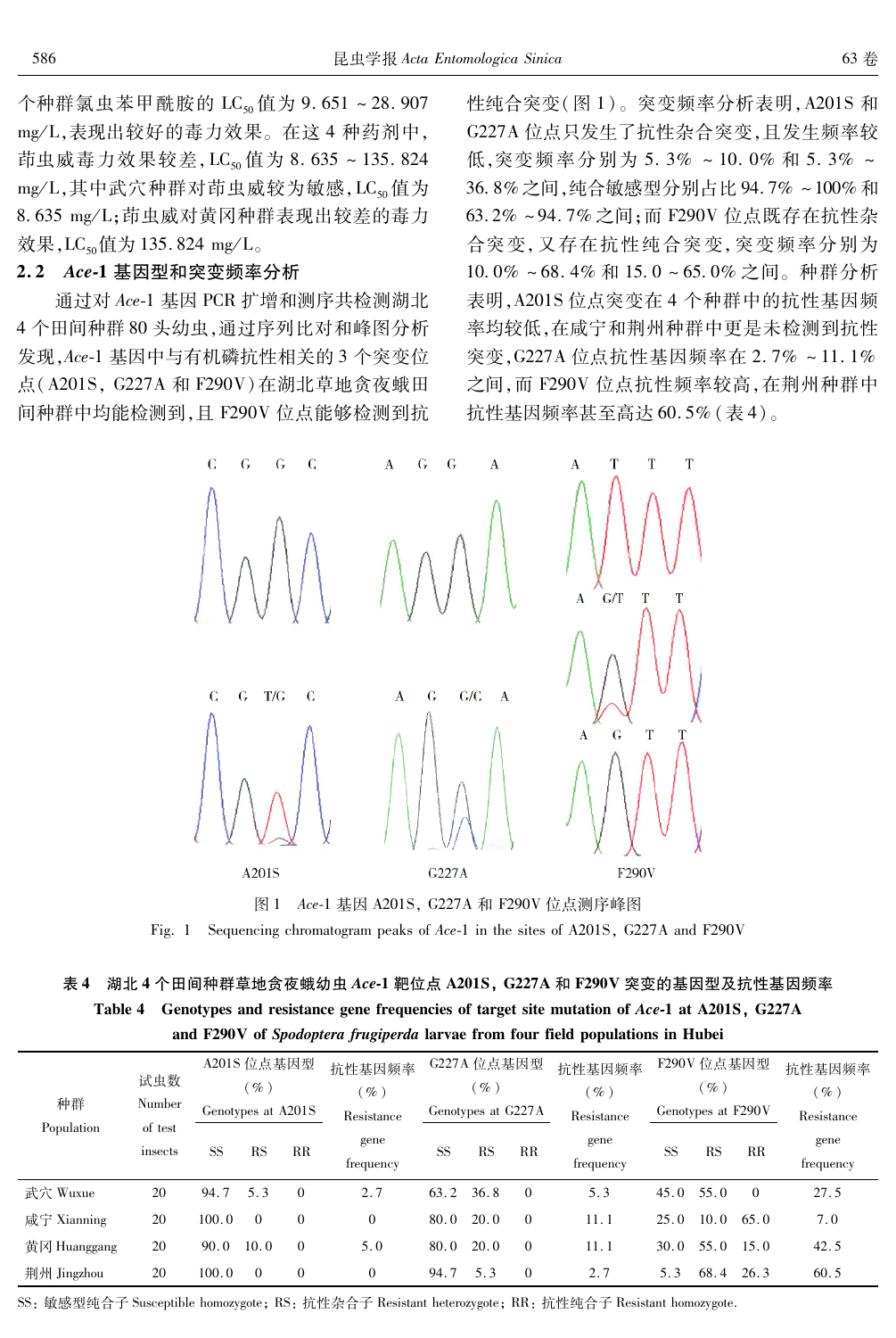#### VGSC 和 RyR 基因型和突变频率分析  $2.3$

根据草地贪夜蛾 VGSC 基因序列(GenBank 登 录号: KC435025)设计合成 VGSC 基因突变检测引 物 Sf-VGSC-F 和 Sf-VGSC-R(引物序列见表2);参照 Boaventura 等(2019)的报道合成 RyR 基因突变检测

引物 Sf-G4946-F/Sf-G4946-R 和 Sf-I4790-F/Sf-I4790-R。对单头草地贪夜蛾 VGSC 和 RyR 基因进行 PCR 扩增,目的片段长度为分别为 614, 108 和 144 bp。 测序结果分析表明, 检测的 80 头样本 VGSC 和 RyR 基因均未出现靶标位点突变(图2)。



图 2 VGSC 基因 T929I, L932F 和 L1014F 位点以及 RyR 基因 I4743M 和 G4891E 位点测序峰图 Fig. 2 Sequencing chromatogram peaks of VGSC at the sites of T9291, L932F and L1014F, and  $RyR$  at the sites of I4743M and G4891E

#### 讨论 3

草地贪夜蛾的入侵对我国玉米、小麦等粮食作 物生产造成严重威胁,对其进行有效防控至关重要 (徐丽娜等, 2019)。草地贪夜蛾作为一种暴发性害 虫,危害猖獗,防控形势严峻,化学农药在草地贪夜 蛾防控中发挥着重要的作用。本研究通过生物测定 明确了采自湖北黄冈、武穴、咸宁和荆州的草地贪夜 蛾田间种群对氯虫苯甲酰胺、乙基多杀菌素、茚虫威 和甲维盐的敏感性,结果表明湖北草地贪夜蛾田间 种群对这4种杀虫剂均较敏感。毒力水平:甲维盐 > 乙基多杀菌素 > 氯虫苯甲酰胺 > 茚虫威。结果与赵 胜园等(2019)的研究结果一致,说明甲维盐、乙基 多杀菌素等杀虫剂作为防治草地贪夜蛾的推荐药剂 (农业农村部, 2019)可继续在湖北草地贪夜蛾防治 中进行使用。

有机磷类和氨甲甲酸酯类作为传统化学杀虫 剂,在国外是最早用于草地贪夜蛾防治的药剂。但 由于长期不合理使用,目前草地贪夜蛾已对多种有 机磷和氨基甲酸酯类杀虫剂产生了不同程度的抗药 性(Carvalho et al., 2013)。研究表明, AChE 基因点 突变导致的对有机磷和氨基甲酸酯类杀虫剂的不敏 感性是导致害虫抗性产生的主要原因(Walsh et al., 2001)。例如,巴西草地贪夜蛾种群对有机磷杀虫 剂产生抗药性与 Ace-1 基因 A201S, G227A 和 F290V 3 个位点突变有关 (Carvalho et al., 2013)。 而最新研究表明, 墨西哥草地贪夜蛾田间种群 Ace-1 基因同样发生了点突变,但是只检测到了 A201S 和 F290V 突变, 并未检测到 G227A 突变 (Herrera-Mayorga et al., 2019)。本研究通过对湖北草地贪夜 蛾4个种群80头幼虫样本的检测发现,这些样本中 Ace-1 基因不但在 A201S, G227A 和 F290V 3 个位 点发生了抗性杂合突变, 在 F290V 位点还存在 15.0%~65.0%的抗性纯合突变。这一结果与 Herrera-Mayorga 等(2019)报道仅发现两个位点突变 的结果稍有差异,可能是由于抗性水平差异导致的。 我们所测的草地贪夜蛾样本中 Ace-1 基因在 A201S, G227A 和 F290V 位点均发生突变, 该突变可降低其 对有机磷和氨基甲酸酯类杀虫剂的敏感性,因此,在 草地贪夜蛾田间防治时,建议少用或不用这两类药 剂,避免更高水平抗性的产生。

拟除虫菊酯类农药在国外是继有机磷和氨基甲 酸酯类农药之后,使用最广泛的一类农药,对草地贪 夜蛾具有较好的防效,在农业农村部公布的草地贪 夜蛾应急防治用药名单中有高效氯氟氰菊酯、氟氯 氰菊酯、甲氰菊酯等多种单剂和复配制剂。害虫对 拟除虫菊酯类杀虫剂抗性的产生与靶点不敏感性有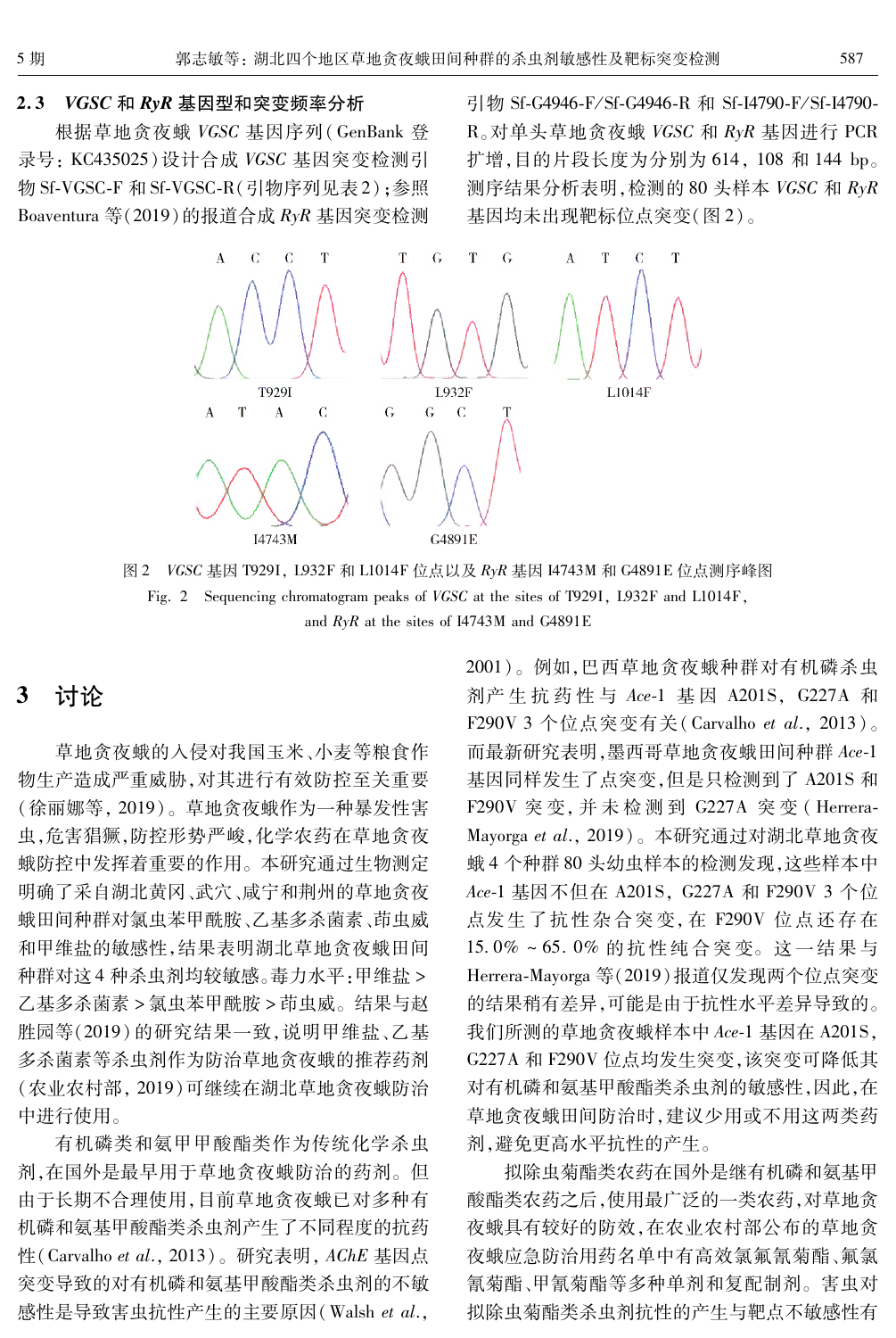关(Liu et al., 1981; Yu, 1993; Tan and McCaffery, 1999)。拟除虫菊酯类杀虫剂的作用靶标是 VGSC, VGSC 基因发生突变引起的杀虫剂抗药性在桃蚜 Myzus persicae、棉蚜 Aphis gossypii 等多种昆虫中都有 报道,如桃蚜 VGSC IIS6 跨膜区的 L1014F 和 M918T 位点突变是桃蚜对拟除虫菊酯类和 DDT 产生抗药 性的主要原因 (Martinez-Torres et al., 1999; Bass et al., 2014), 而棉蚜 M918T 突变是其对多种拟除虫 菊酯类杀虫剂产生抗药性的关键(Chen et al., 2017)。已有报道发现草地贪夜蛾拟除虫菊酯抗性 品系 VGSC 发生了 T929I, L932F 和 L1014F 位点突 变,但突变频率相对较低 (Carvalho et al., 2013)。 本研究通过对湖北4个草地贪夜蛾种群 VGSC 检测 发现,80头个体均不存在 VGSC 突变。但 Zhang 等 (2019) 对入侵我国 16 省份的 105 个草地贪夜蛾样 品的 VGSC 突变检测发现, L932F 位点存在 45.5% 的杂合突变。这一结果的差异可能是由于检测种群 的差异造成,本研究仅对湖北4个种群80个个体进 行检测, 而 Zhang 等 (2019) 的样本来源范围更大, 日个体数也较多。根据本研究结果,建议在湖北草 地贪夜蛾防控中可以继续使用农业部推荐的拟除虫 菊酯类药剂进行田间防治。

双酰胺类农药是一类作用于昆虫的鱼尼丁受体 的化学杀虫剂,对多种害虫都具有较好的防效,被广 泛应用于各种鳞翅目害虫的化学防治中。但近年 来,多种害虫对双酰胺类杀虫剂已产生了极高水平 的抗药性(Wang and Wu, 2012; Guo et al., 2014)。 抗性机制研究表明鳞翅目害虫对双酰胺类杀虫剂的 抗性机制与鱼尼丁受体靶标位点突变有关(Troczka et al., 2012; Guo et al., 2014; Nauen et al., 2016). 例如, 鱼尼丁受体基因 I4743M 位点发生了纯合突 变的斜纹夜蛾 Spodoptera exigua 田间种群,对氯虫苯 甲酰胺产生了高达 154 倍的高水平抗性 (Zuo et al., 2019)。在草地贪夜蛾中,其对双酰胺类农药产生 抗药性的机制与 RyR I4743M 和 G4891E 位点突变 有关(Boaventura et al., 2019)。本研究在湖北草地 贪夜蛾田间种群中并未检测到 RyR 靶标位点突变, 这与生测结果中湖北草地贪夜蛾田间种群对氯虫苯 甲酰胺敏感性较高的结果一致。值得注意的是,到 目前为止,国内还没有报道发现草地贪夜蛾田间种 群 RyR 存在靶标突变。因此,建议在草地贪夜蛾的 田间防治过程中可继续使用双酰胺类杀虫剂。

化学杀虫剂在草地贪夜蛾的防治中扮演着重要 作用。本研究结果明确了湖北草地贪夜蛾田间种群 对4种杀虫剂的敏感性现状,且明确了有机磷类、氨 基甲酸酯类、拟除虫菊酯类和双酰胺类杀虫剂作用 靶标的突变情况,研究结果对指导湖北草地贪夜蛾 防治具有重要实践意义。

#### 参考文献 (References)

- Bass C, Puinean AM, Zimmer CT, Denholm I, Field LM, Foster SP, Gutbrod O. Nauen R. Slater R. Williamson MS. 2014. The evolution of insecticide resistance in the peach potato aphid,  $Myzus$ persicae. Insect Biochem. Mol. Biol., 51: 41-51.
- Boaventura D, Bolzan A, Padovez FE, Okuma DM, Nauen R, 2019. Detection of a ryanodine receptor target-site mutation in diamide insecticide resistant fall armyworm, Spodoptera frugiperda. Pest Manag. Sci., 76(1): 45-54.
- Burtet LM, Bernardi O, Melo AA, Pes MP, Strahl TT, Guedes JV, 2017 Managing fall armyworm, Spodoptera frugiperda (Lepidoptera: Noctuidae), with Bt maize and insecticides in southern Brazil. Pest Manag. Sci., 73(12): 2569 - 2577.
- Carvalho RA, Omoto C, Field LM, Williamson MS, Bass C, 2013. Investigating the molecular mechanisms of organophosphate and pyrethroid resistance in the fall armyworm Spodoptera frugiperda.  $PLoS$  ONE,  $8(4)$ ; e62268.
- Chen XW, Tie MY, Chen AQ, Ma KS, Li F, Liang PZ, Liu Y, Song DL, Gao XW, 2017. Pyrethroid resistance associated with M918L mutation and detoxifying metabolism in Aphis gossypii from Bt cotton growing regions of China. Pest Manag. Sci.,  $73(11)$ : 2353 -2359.
- Guo L, Wang Y, Zhou XG, Li ZY, Liu SZ, Liang P, Gao XW, 2014. Functional analysis of a point mutation in the ryanodine receptor of Plutella xylostella (L.) associated with resistance to chlorantraniliprole. Pest Manag. Sci., 70: 1083 - 1089.
- Gutiérrez-Moreno R, Mota-Sanchez D, Blanco CA, Whalon ME, Terán-Santofimio H, Rodriguez-Maciel JC, DiFonzo C, 2019. Fieldevolved resistance of the fall armyworm (Lepidoptera: Noctuidae) to synthetic insecticides in Puerto Rico and Mexico. J. Econ.  $Entomol., 112(2): 792 - 802.$
- Herrera-Mayorga EV, Bello-Ruiz DG, Paredes-Sánchez FA, Segovia-Tagle V, García-Aguirre KK, Lara-Ramírez EE, Rivera G, 2019. Identification of SNP's in the ace-1 gene of Spodoptera frugiperda associated with resistance to organophosphorus insecticide. Southwest. Entomol., 43(4): 855 - 865.
- Jin T, Lin YY, Ma GC, Xiang KP, Chu XQ, Peng ZQ, Yi KX, 2020. Oviposition rhythms of Spodoptera frugiperda and its oviposition preferences to different medium. Plant Prot.,  $46(3)$ : 99 - 103. 「金涛, 林玉英, 马光昌, 向凯萍, 楚小强, 彭正强, 易克贤, 2020. 草地贪夜蛾的产卵节律及其对不同介质的产卵选择性. 植物保护, 46(3): 99-103]
- Liu MY, Tzeng YJ, Sun CN, 1981. Diamondback moth resistance to several synthetic pyrethroids. J. Econ. Entomol., 74 (4): 393 -396.
- Martinez-Torres D, Foster SP, Field LM, Devonshire AL, Williamson